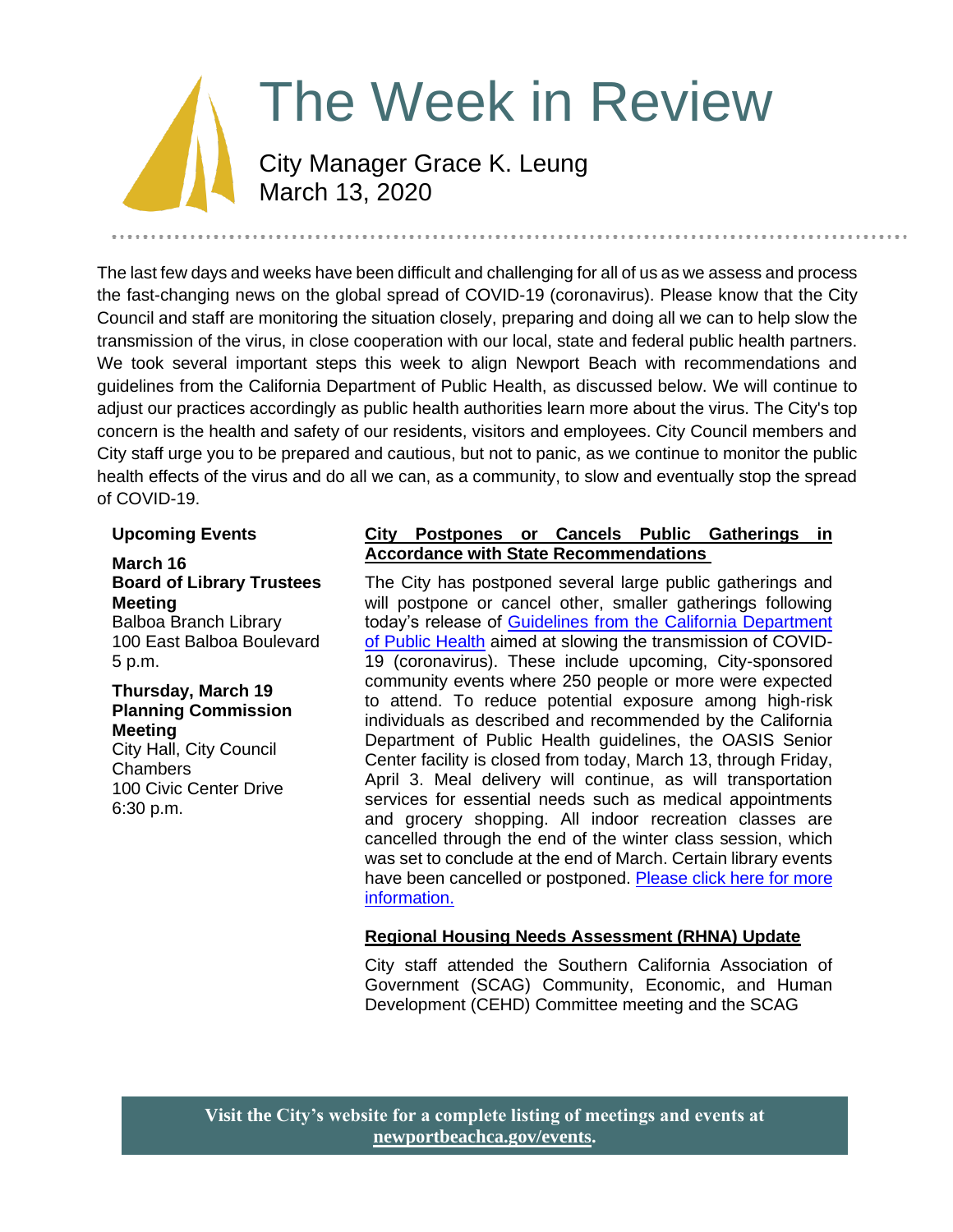Regional Council meeting on March 5, 2020. The Committee discussed the final refined RHNA allocation methodology. As a reminder, this methodology results in 4,832 new housing units of varied income levels for Newport Beach and impacts the entire region with a requirement of over 170,000 new housing units in Orange County.

City staff was one of several representatives of local jurisdictions to provide oral public comment about frustration with the overall process in developing the methodology and stating support for a compromise put forward by the City of Cerritos. This compromise would add back in some level of local input to the equation. Many believe this is an important consideration, as each jurisdiction has varied constraints and challenges that are essentially ignored when local input is removed. The CEHD Committee deliberated for over two hours and voted 25-14 to recommend that the Regional Council postpone the vote on a final methodology in order to explore a new alternative proposed by a private citizen.

Despite the showing of support for the alternative methodology and the recommendation from the CEHD Committee, SCAG staff still expressed legal concerns with deviating from the current final methodology, which received concurrence from the State Department of Housing and Community Development (HCD). An HCD representative was also in attendance at both meetings to provide public comment and to address questions from the CEHD Committee and the Regional Council. In both meetings, this representative was very clear that the current HCD-approved methodology was barely enough for HCD to concur it meets the five statutory objectives of the RHNA allocations.

After a lengthy public comment, Regional Council discussion and two substitute motions, the Regional Council voted 41-23 to move staff's recommendation and approve the final RHNA methodology. If you are interested in learning more about SCAG and its RHNA process, please visit [www.scag.ca.gov/programs/pages/housing.](http://www.scag.ca.gov/programs/pages/housing) The next step will be the appeals process where jurisdictions will have the ability to file an appeal of their individual allocations or those of another jurisdiction.

The City continues to firmly challenge, yet plans to comply with the RHNA allocation and State law. For the latest on the City's efforts, check out the 2020 Housing Action Plan webpage at [www.newportbeachca.gov/housingactionplan.](http://www.newportbeachca.gov/housingactionplan)

## **Community Development Block Grant (CDBG) Program Update**

The City held a community meeting on Tuesday, February 18, 2020, at Marina Park Community Center to solicit public comments regarding the short- and long-term needs of the community and how federal CDBG program funds should be used to meet those needs over the next five years. Attendees were provided a brief overview of the CDBG program, and asked for their input regarding how future funds should be allocated within the City.

A public hearing to solicit additional public comments will be held at the City Council meeting on Tuesday, March 24, 2020, at 7 p.m., in the Council Chambers at the Civic Center, 100 Civic Center Drive, Newport Beach, CA 92660. Residents and stakeholders not able to attend the hearing are encouraged to participate by completing the Resident Survey online at **[http://bit.ly/NewportBeachResident.](http://bit.ly/NewportBeachResident)** Paper copies of the survey are available at City Hall from the Community Development Department, during normal business hours. Surveys will be accepted until the end of the day on Friday, March 27, 2020.

The application period for the fiscal year 2020-21 CDBG funding cycle closed on Friday, February 21, 2020, and the City received five applications requesting funding under the public services portion of the grant. The applications are being evaluated and funding recommendations will be included in the forthcoming 2020-21 Action Plan.

Additional information about the CDBG Program can be found on the City's [website.](https://www.newportbeachca.gov/government/departments/community-development/cdbg-community-development-block-grant)

## **Homeless Update**

Success Stories: City Net, the City's contracted social services provider, continues to assist people with accessing and navigating resources in the community. Their outreach efforts,